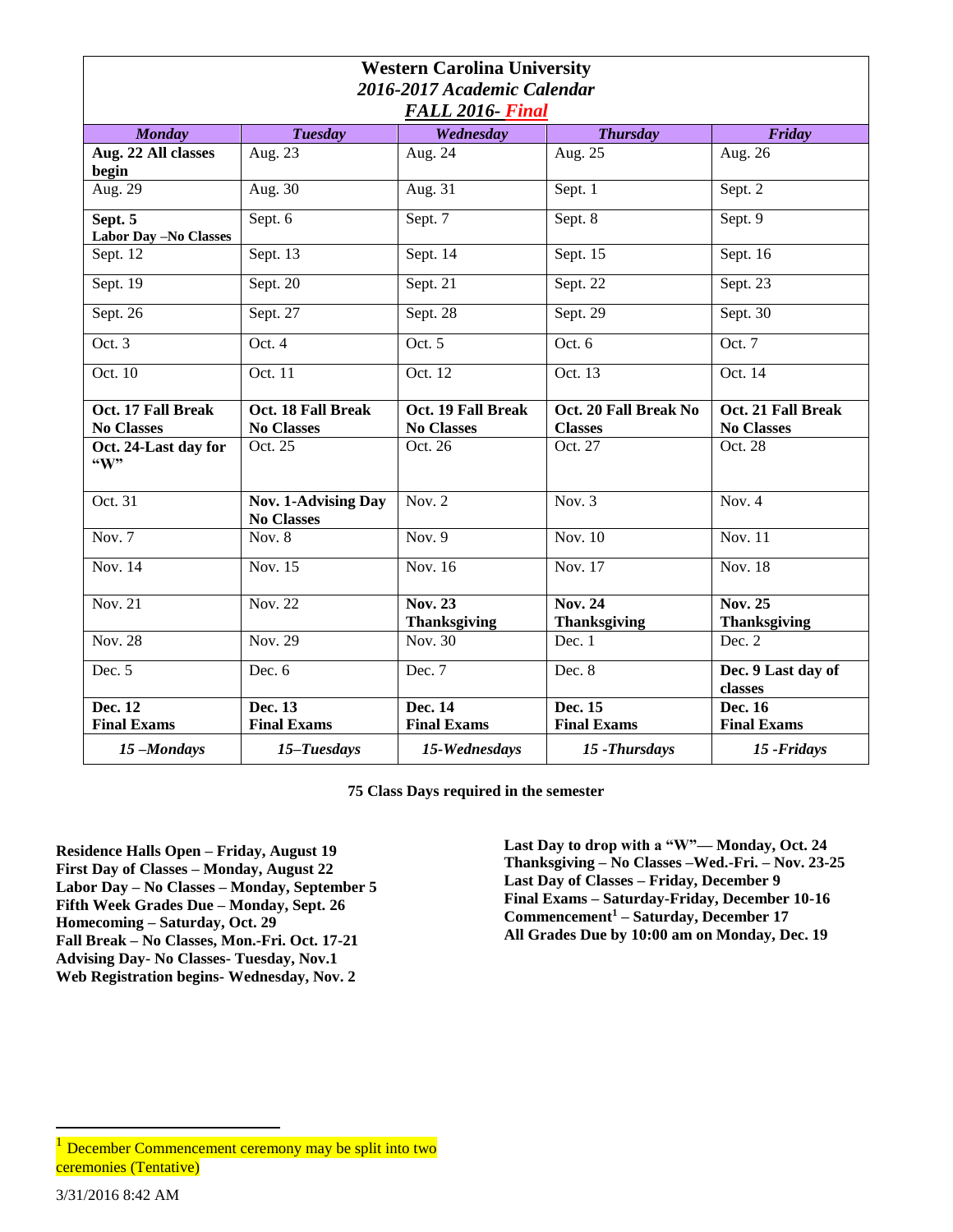| <b>Western Carolina University</b><br><b>Academic Calendar</b><br><b>SPRING 2017-Final</b> |                                           |                                           |                                           |                                             |  |  |
|--------------------------------------------------------------------------------------------|-------------------------------------------|-------------------------------------------|-------------------------------------------|---------------------------------------------|--|--|
| <b>Monday</b>                                                                              | <b>Tuesday</b>                            | Wednesday                                 | <b>Thursday</b>                           | Friday                                      |  |  |
|                                                                                            |                                           |                                           |                                           |                                             |  |  |
|                                                                                            |                                           |                                           | Jan. 5 Orientation<br>& Registration      | Jan. 6 Orientation &<br><b>Registration</b> |  |  |
| Jan. 9 All classes<br>begin                                                                | Jan. 10                                   | Jan.11                                    | Jan. 12                                   | Jan. 13                                     |  |  |
| Jan. 16-<br><b>MLK Holiday -</b><br><b>No Classes</b>                                      | Jan. 17                                   | Jan. $18$                                 | Jan. 19                                   | Jan. 20                                     |  |  |
| Jan. 23                                                                                    | Jan. 24                                   | Jan. 25                                   | Jan. 26                                   | Jan. 27                                     |  |  |
| Jan. 30                                                                                    | Jan. 31                                   | Feb. 1                                    | Feb. 2                                    | Feb. 3                                      |  |  |
| Feb. 6                                                                                     | Feb.7                                     | Feb.8                                     | Feb. 9                                    | Feb. 10                                     |  |  |
| Feb. 13                                                                                    | Feb. 14                                   | Feb. 15                                   | Feb. 16                                   | Feb. 17                                     |  |  |
| Feb. 20                                                                                    | Feb. 21 Advising<br>Day No Classes        | Feb. 22                                   | Feb. 23                                   | Feb. 24                                     |  |  |
| Feb. 27                                                                                    | Feb. $28$                                 | Mar. 1                                    | Mar. $2$                                  | Mar. $3$                                    |  |  |
| Mar. 6- Spring<br><b>Break No Classes</b>                                                  | Mar. 7- Spring<br><b>Break No Classes</b> | Mar. 8- Spring Break<br><b>No Classes</b> | Mar. 9- Spring<br><b>Break No Classes</b> | Mar. 10- Spring<br><b>Break No Classes</b>  |  |  |
| Mar. 13-Last Day<br>for "W"                                                                | Mar. 14                                   | Mar. 15                                   | Mar. 16                                   | Mar. 17                                     |  |  |
| Mar. 20                                                                                    | Mar. 21                                   | Mar. 22                                   | Mar. 23                                   | Mar. 24                                     |  |  |
| Mar. 27                                                                                    | <b>Mar. 28</b>                            | Mar. 29                                   | Mar. 30                                   | Mar. 31                                     |  |  |
| Apr. 3                                                                                     | Apr. 4                                    | Apr. 5                                    | Apr. 6                                    | Apr. 7                                      |  |  |
| Apr. 10                                                                                    | Apr. 11                                   | Apr. 12 No Classes                        | Apr. 13 No Classes                        | Apr. 14 No Classes                          |  |  |
| Apr. 17                                                                                    | Apr.18                                    | Apr. 19                                   | Apr. 20                                   | Apr. 21                                     |  |  |
| Apr. 24                                                                                    | Apr. 25                                   | Apr. 26                                   | Apr. 27                                   | Apr. 28                                     |  |  |
| <b>May 1- Final Exams</b>                                                                  | May 2- Final Exams                        | May 3- Final Exams                        | May 4- Final Exams                        | <b>May 5- Final Exams</b>                   |  |  |
| 15-Mondays                                                                                 | 15-Tuesdays                               | 15-Wednesdays                             | 15-Thursdays                              | 15-Fridays                                  |  |  |

**75 Class Days required in the semester**

**Residence Halls Open – Friday, January 6 Orientation – Thursday-Friday, January 5-6 First Day of Classes – Monday, January 9 Martin Luther King Holiday - Monday, January 16 Fifth Week Grades Due – Monday, February 13 Advising Day—No Classes—Tuesday, Feb. 21 Web Registration begins-Wednesday, Feb. 22 Spring Break –Monday-Friday, Mar. 6-10**

**Last Day to drop with a "W" – Monday, March 13 No Classes-Wednesday-Friday, April 12-14 Last Day of Classes – Friday, April 28 Final Exams – Saturday-Friday, Apr. 29-May 5 Commencement (graduate) – Friday, May 5 Commencement (undergraduate) – Sat., May 6 All Grades Due by 10:00 am on Monday, May 8**